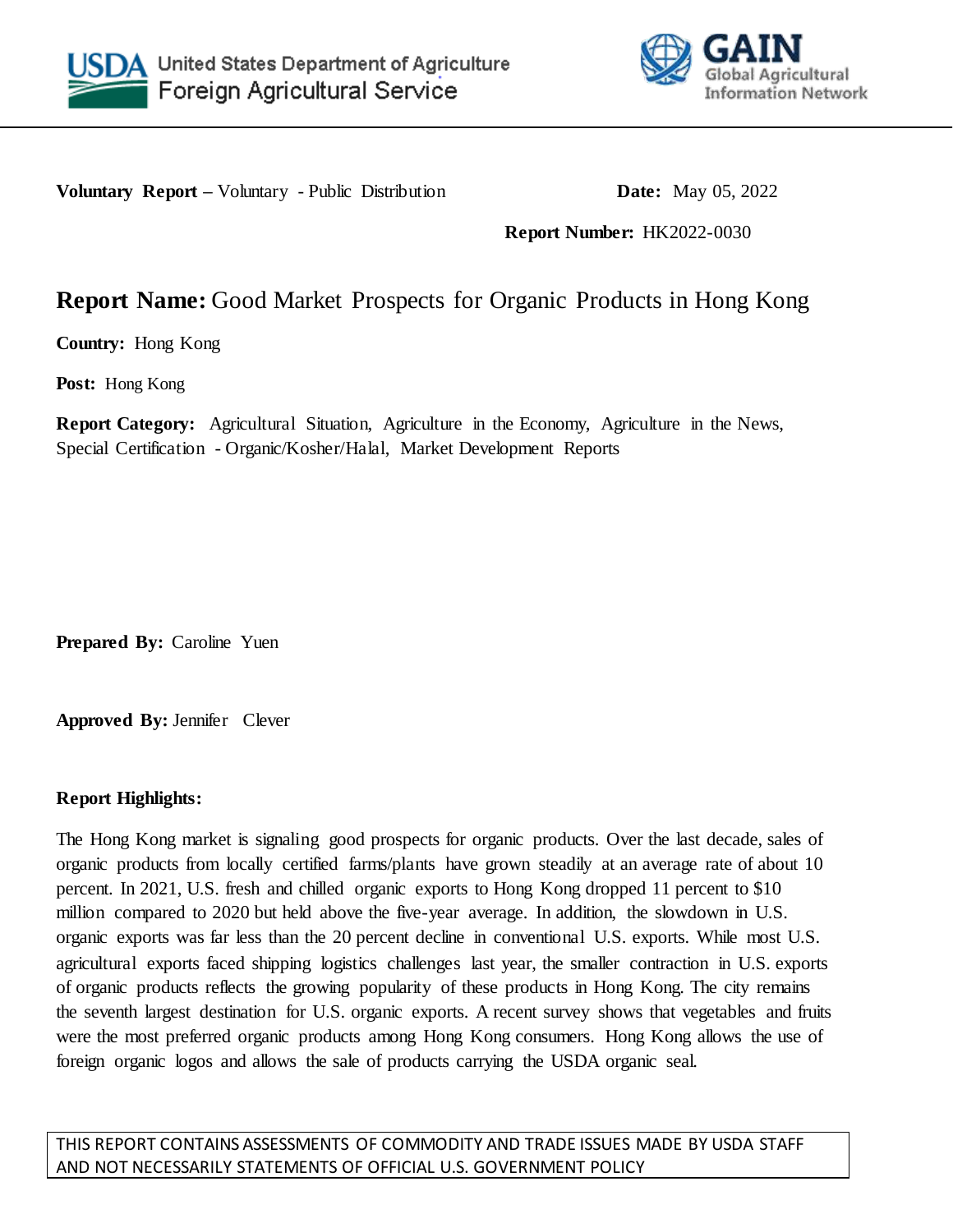Organic products for sale in Hong Kong are not subject to specific legislation for organic certification (be it standards or labeling). Organic products are subject to the same food regulation as conventional foods. Voluntary organic certification is available via a certification service offered by a third-party organic certification agent - the Hong Kong Organic Resource Center. Since its establishment in 2002, it has certified organic farms, aquafarms and food processing plants with the majority engaged in vegetables production. This entity was also accredited by the International Federation of Organic Agriculture Movement (IFOAM).

Given the absence of specific legislation on organic standards, Hong Kong allows the use of foreign organic logos on products certified by foreign authorities. See related GAIN report: [Organic Products](https://apps.fas.usda.gov/newgainapi/api/report/downloadreportbyfilename?filename=Market%20of%20Organic%20Products_Hong%20Kong_Hong%20Kong_2-26-2015.pdf)  [Market.](https://apps.fas.usda.gov/newgainapi/api/report/downloadreportbyfilename?filename=Market%20of%20Organic%20Products_Hong%20Kong_Hong%20Kong_2-26-2015.pdf)

According to the Hong Kong Organic Resource Center, the sale of locally certified organic products grew 12 percent in 2021 compared to 2020 and there has been a steady growth in annual sales of over 10 percent in the past ten years. In connection with last year's sales performance of locally certified organic products, the sales of produce, meats and baby foods increased while sales of organic cosmetics declined 20 percent. Contacts at the Center, observe that organic cosmetics are relatively more expansive and the practice of wearing masks during the pandemic greatly reduced the incentive for applying cosmetics.

The daily production of locally grown organic vegetables has held steady at around 6 tons, accounting for 14 - 16 percent of local production. Locally grown vegetables, both conventional and organic, satisfy less than 2 percent of total consumption. The majority of vegetables consumption relies on imports from China.

Despite the growth in sales over the years, authorities at the Center see unpromising prospects for the expansion of local organic farming as the city's government is constantly looking for opportunities to convert scarce arable lands into land for property development. According to the Center, there have been many cases where the government has requested local farms to surrender their farms for development, while providing compensation. Such uncertainty has reduced the incentive for farmers to invest and adopt new technologies, as organic farms in Hong Kong are likely to begin to turn a profit only after five years in operation.

Currently, the government is planning to develop the northern part of the city, where there are arable lands and fishing ponds. The Center has urged the government to earmark 1,000 hectares of land for farming so that the supply of local vegetables can be raised from the existing 1.4 percent to 10 percent.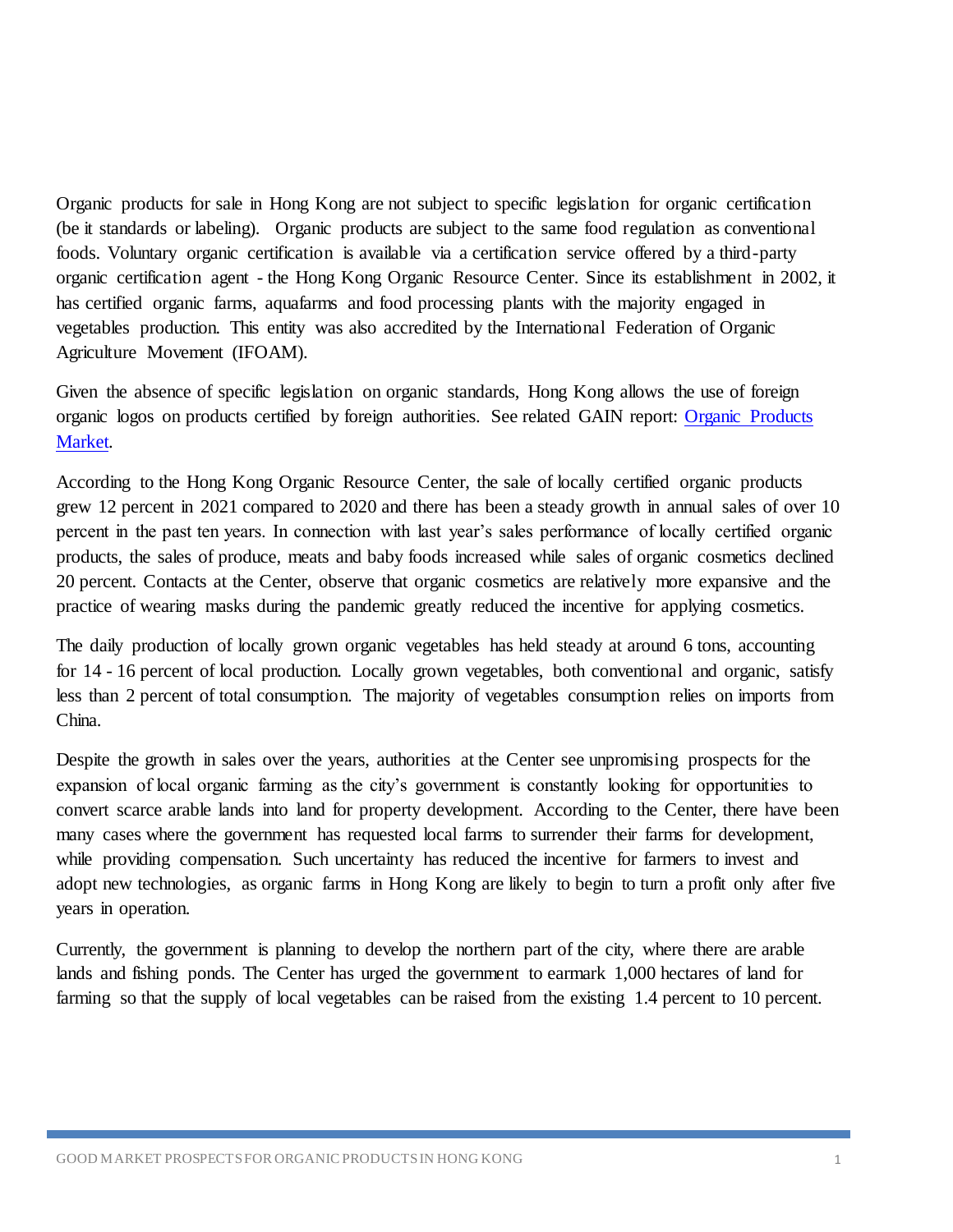### **Top Organic Products Categories in Hong Kong**

According to a survey conducted by Statista incorporation with Rakuten Insight, vegetables and fruits are the most sought-after organic products in Hong Kong (80 percent) followed by eggs and poultry (44 percent) and milk and dairy products (42 percent). The popularity of organic vegetables in Hong Kong could be ascribed to consumers' concern about the risks of pesticide contamination on produce supplies in Hong Kong. The survey was conducted in November 2021 covering 3,810 respondents.



Source: Statista in Cooperation with Rakuten Insight

#### **U.S. Export of Organic Products to Hong Kong**

Given that Hong Kong does not have a legislation stipulating organic standards, Hong Kong recognizes the USDA organic seal and allows the sale of products carrying the USDA organic seal in the market. Local consumers have high confidence in the organic substance behind USDA's organic seal and products are sold at a premium at high-end retail outlets. Nonetheless, Hong Kong consumers are equally confident about European and Australian organic products. Since transport time between Hong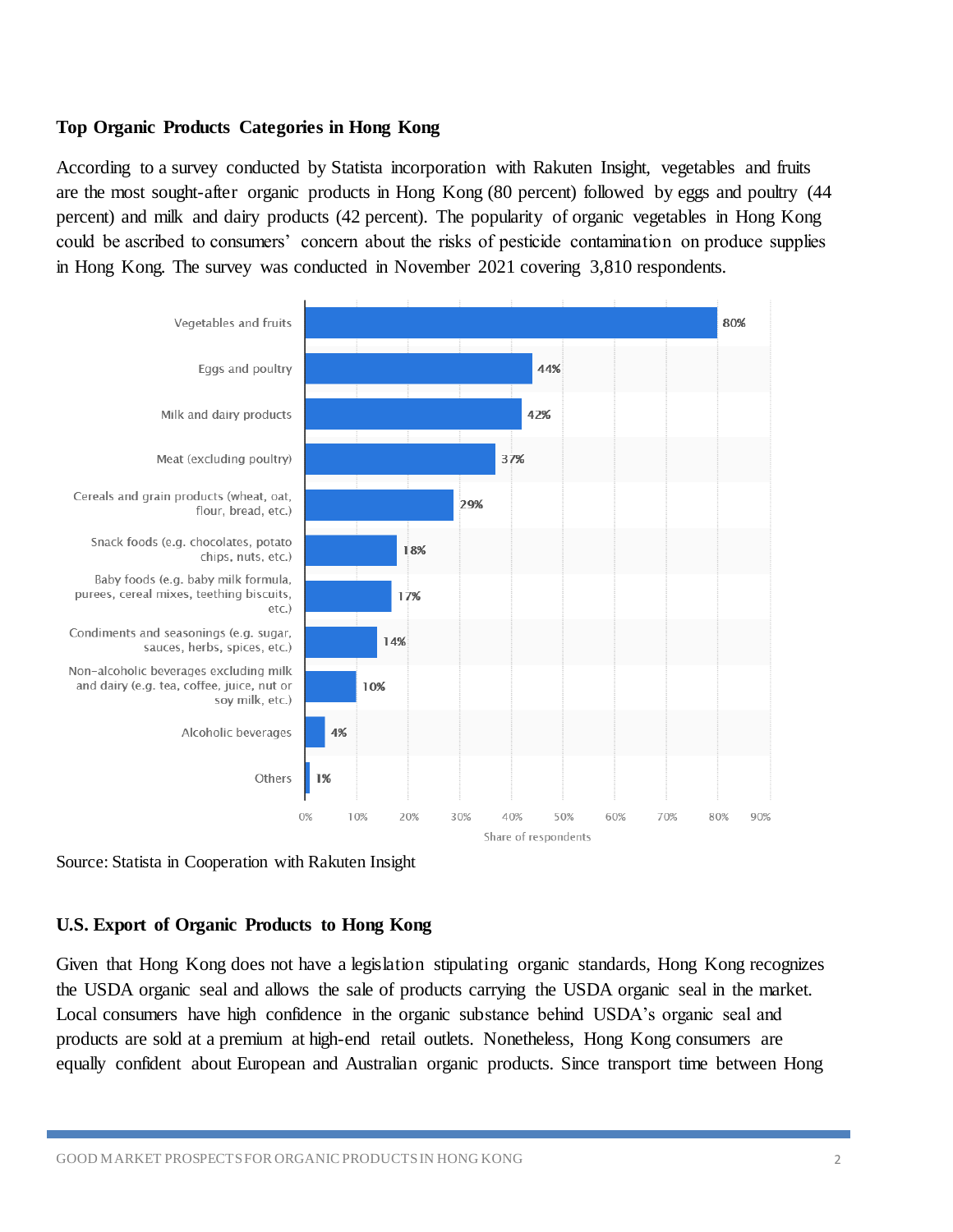Kong and Australia is relative less, Australian organic products certainly have a competitive edge and thus are popular in Hong Kong.

U.S. statistics show that in 2021, total U.S. organic food exports to Hong Kong accounted for \$10 million, making Hong Kong the 7<sup>th</sup> largest market for U.S. exports. Last year, disruptions to supply chain logistics lowered sales of U.S. organic products to Hong Kong by 11 percent (see related GAIN [report: Flight Suspensions Add to U.S. Agricultural Shipping Woes\)](https://apps.fas.usda.gov/newgainapi/api/Report/DownloadReportByFileName?fileName=Flight%20Suspensions%20Add%20to%20US%20Agricultural%20Shipping%20Woes_Hong%20Kong_Hong%20Kong_01-14-2022). However, U.S. organic exports in 2021 were still above the five-year average. By comparison, U.S. exports of all fresh fruits and vegetables to Hong Kong declined 20 percent to \$151 million. Despite facing the same logistic challenges, the lower rate of decline rate in organic exports is evidence of Hong Kong's keen demand for organic produce.

In fact, U.S. organic exports to Hong Kong may be actually higher as the available export data captures only a selected variety of organic food products, namely produce. As an example, the value of exports of processed organic food items, often found in high-end supermarkets and specialty shops in Hong Kong, are currently not captured in the U.S. organic food export statistics.

Within the U.S. export data available, the top organic produce items exported are berries vinegar, grapes and lemons.



Source: GATS – U.S. Census Bureau Trade Data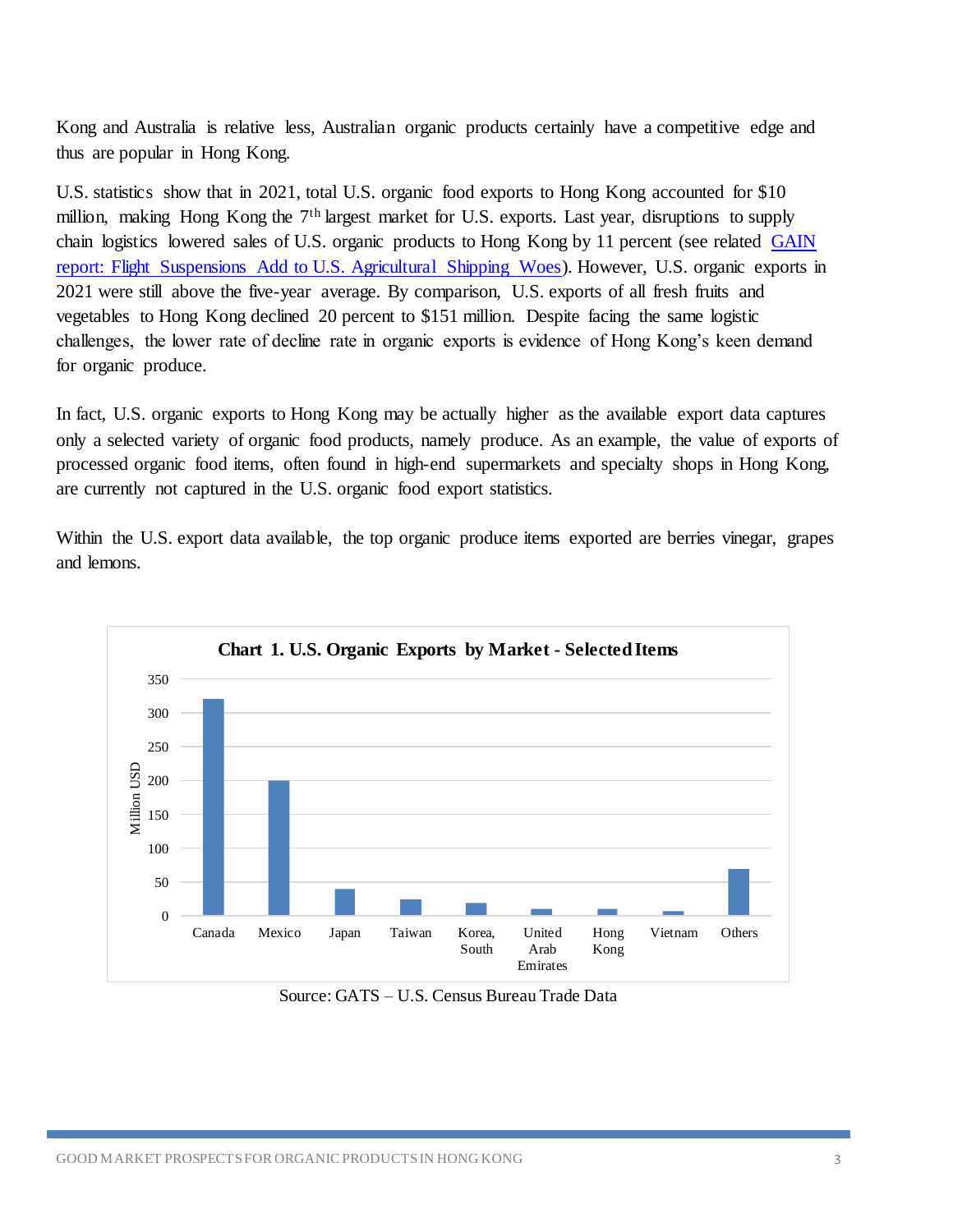# **Table 1. U.S. Total Organics-Selected Exports to Hong Kong, in Thousands of USD**

|                                | 2017             | 2018           | 2019             | 2020             | 2021             |
|--------------------------------|------------------|----------------|------------------|------------------|------------------|
| <b>Product</b>                 | <b>Value</b>     | <b>Value</b>   | <b>Value</b>     | <b>Value</b>     | <b>Value</b>     |
| <b>Total Organics-Selected</b> | 9,141            | 7,721          | 9,270            | 11,468           | 10,254           |
| Apples Fresh                   | 303              | 2,850          | 1,614            | 623              | 2,114            |
| <b>Berries</b> Fresh           | 552              | 2,154          | 3,223            | 2,356            | 1,974            |
| Vinegar and Substitutes        | $\overline{0}$   | 196            | 295              | 351              | 1,778            |
| <b>Grapes Fresh</b>            | 1,597            | 53             | 1,958            | 4,588            | 1,572            |
| Lemons Fr/Dr                   | 690              | $\overline{0}$ | $\overline{0}$   | $\overline{0}$   | 1,313            |
| Celery Fr/Ch                   | 450              | 380            | 222              | 670              | 730              |
| Peach/Nectarine Fresh          | 210              | $\overline{0}$ | 169              | 130              | 393              |
| Asparagus Fr/Ch                | 92               | 25             | 55               | 22               | 108              |
| Peppers Fr/Ch                  | $\boldsymbol{0}$ | 42             | 93               | 165              | 58               |
| Fruit Prep                     | $\overline{7}$   | 332            | 55               | 167              | 57               |
| Coffee Roast Not Decaf         | 287              | 238            | 209              | 24               | 41               |
| Cherries Fresh                 | 220              | 61             | 489              | 115              | 31               |
| Tomato Sauce Ex Ketchup        | 109              | 136            | 3                | $\overline{0}$   | 17               |
| Cauliflower Fr/Ch              | 38               | 53             | $\overline{0}$   | 777              | 16               |
| Cucumbers Fr/Ch                | $\overline{0}$   | $\overline{0}$ | $\overline{0}$   | $\overline{0}$   | 16               |
| Onion Sets Fr/Ch               | $\overline{0}$   | $\overline{0}$ | $\overline{0}$   | $\overline{0}$   | 14               |
| <b>Milk</b>                    | 73               | 8              | 9                | $\overline{0}$   | $8\,$            |
| Tomato Other Fr/Ch             | $\overline{0}$   | $\overline{0}$ | $\theta$         | $\boldsymbol{0}$ | 6                |
| Lettuce Not Head Fr/Ch         | 419              | 405            | 237              | 13               | 3                |
| Pears Fresh                    | 93               | $\overline{0}$ | $\overline{0}$   | $\overline{0}$   | 3                |
| Cherry Tomato Fr/Ch            | $\mathbf{0}$     | $\overline{0}$ | $\overline{0}$   | 296              | $\overline{0}$   |
| Head Lettuce Fr/Ch             | 35               | $\theta$       | $\overline{0}$   | 15               | $\boldsymbol{0}$ |
| Carrots Fr/Ch                  | 450              | 224            | $\overline{0}$   | $\overline{0}$   | $\overline{0}$   |
| Grapefruit Fresh               | 161              | $\overline{0}$ | $\boldsymbol{0}$ | $\overline{0}$   | $\boldsymbol{0}$ |
| Oranges Fr/Dr                  | 2,824            | 266            | 119              | 1,096            | $\overline{0}$   |
| <b>Strawberries</b> Fresh      | 45               | 255            | 464              | $\overline{0}$   | $\overline{0}$   |
| <b>Cult Blueberries Fresh</b>  | 448              | 43             | 44               | 34               | $\boldsymbol{0}$ |
| Peas Fr/Ch                     | 31               | $\overline{0}$ | $\overline{0}$   | $\overline{0}$   | $\overline{0}$   |
| Vegetables Prep/NT FZ          | 6                | $\overline{0}$ | 12               | 27               | $\boldsymbol{0}$ |

Source: Source: GATS – U.S. Census Bureau Trade Data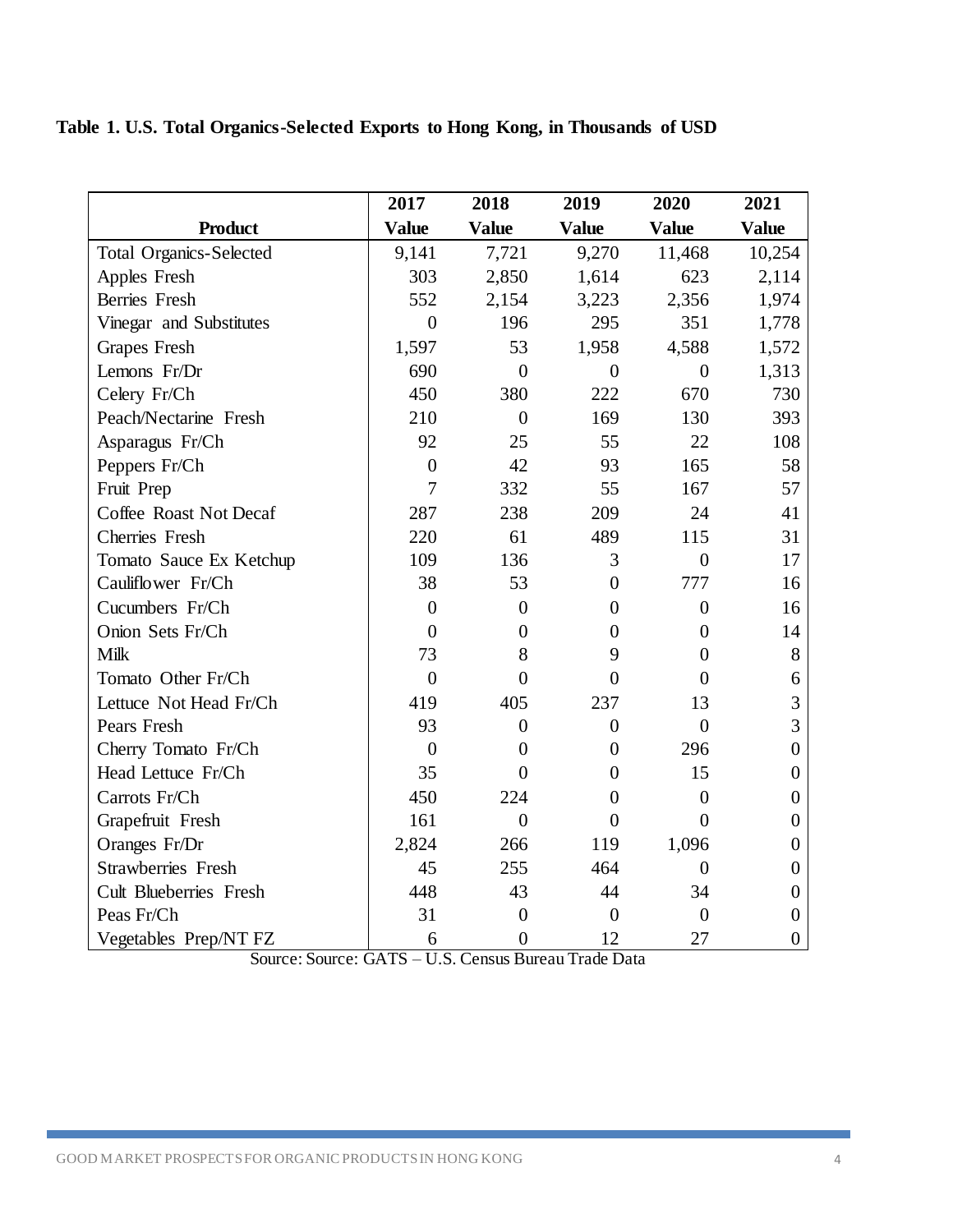### **Opportunities for Showcasing your Organic Products in Hong Kong:**

*LOHAS Expo (Annual Trade Show)*

Show Date: June 10, 2022 - June 12, 2022

Venue: HKCEC - Hall 3F & G, Hong Kong Convention & Exhibition Centre

Website: [https://lohasexpohk.com/en/#](https://gcc02.safelinks.protection.outlook.com/?url=https%3A%2F%2Flohasexpohk.com%2Fen%2F%23&data=05%7C01%7CYuenCY%40state.gov%7C900e822c2e8b46d9734708da2d98f890%7C66cf50745afe48d1a691a12b2121f44b%7C0%7C0%7C637872432281438297%7CUnknown%7CTWFpbGZsb3d8eyJWIjoiMC4wLjAwMDAiLCJQIjoiV2luMzIiLCJBTiI6Ik1haWwiLCJXVCI6Mn0%3D%7C3000%7C%7C%7C&sdata=q6v6p1KaqEja4gXBNJeZu13sRTj2%2F%2Fg04jdNWXG%2Bx9A%3D&reserved=0)

Description: LOHAS Expo, the exhibition for "Lifestyles of Health and Sustainability". The expo addresses the demand for products in harmony with sustainable, healthy and environmentfriendly living which include organic food, natural products, health food & supplements, natural personal care, eco leisure, eco/green living products. The expo will be held concurrently with Vegetarian Food Asia during June 10-12, 2022 at the Hong Kong Convention & Exhibition Centre.

U.S. organic producers interested in exporting to the Hong Kong market can contact the Agricultural Trade Office at atohong kong @ usda.gov or visit our [website](https://www.atohongkong.com.hk/) for further assistance.

#### **Attachments:**

No Attachments.